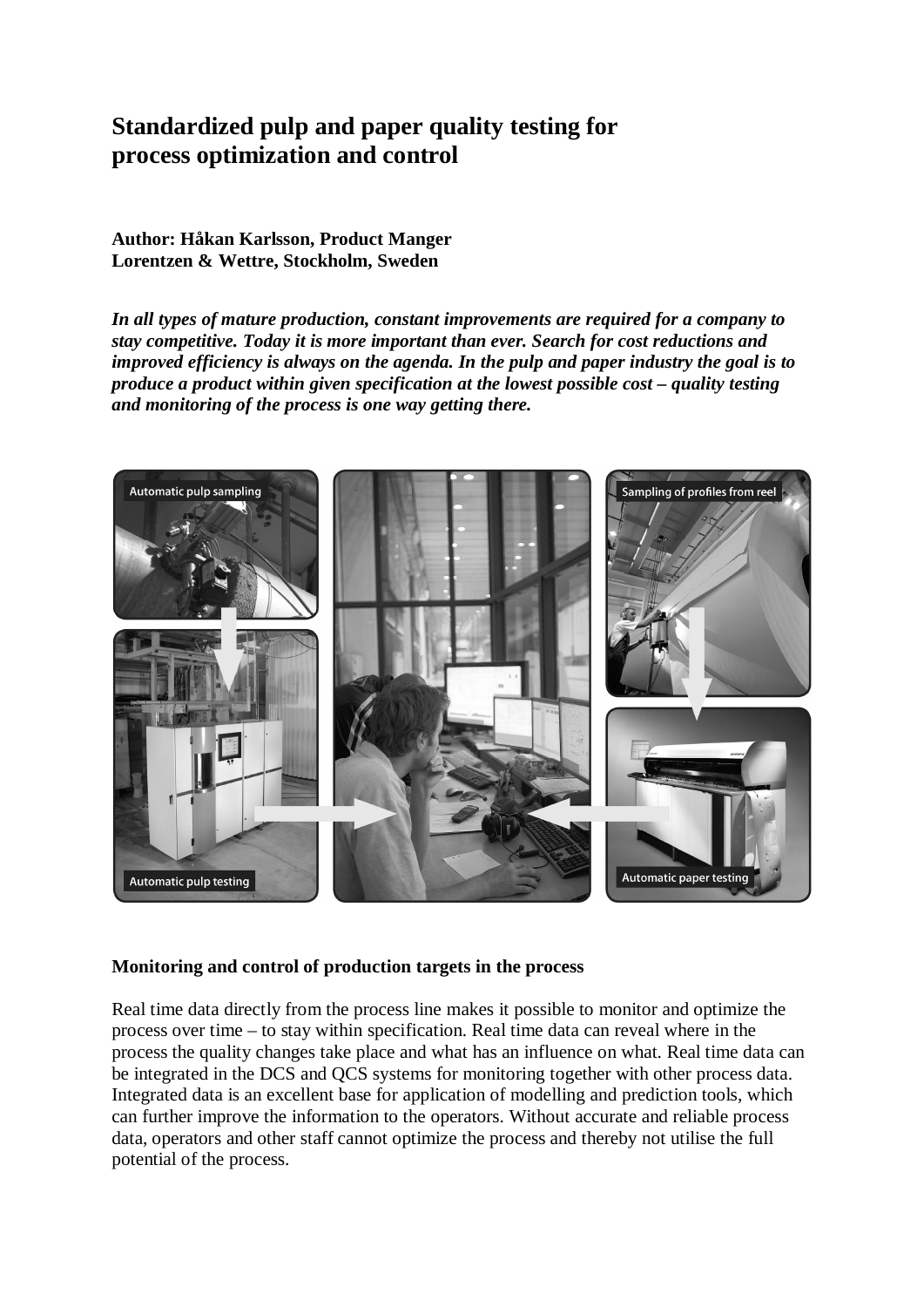## **Integrated quality testing along the process line**

Lorentzen & Wettre provides automatic quality testing systems close to the process (both on pulp and paper) for control and optimization, based directly on relevant and accessible data, in the operator systems. This means that skilled personnel no longer need to perform repetitive routine work, giving them more time to improve the quality and process. Integrated quality testing along the process line makes it possible to change the production target over time and thus save money. Return on investment is often less than a year.

|                          | Average          | High        |
|--------------------------|------------------|-------------|
| l Production increase    | 0.17%            | 1.5%        |
| Additive usage reduction | $2.2\%$          | 5%          |
| Claims reduction         | 9.12%            | 20%         |
| Eibre usage reduction    | 0.23%            | 1.5%        |
| <b>Breaks reduction</b>  | 7.21%            | 30%         |
| Cull reduction           | 8.24%            | 20%         |
| Manpower reduction       | $1.24$ per shift | 3 per shift |

*Table 1: Typical savings according to customer survey:* 

Constant small improvements lead to huge improvements in the long run. Many disturbances origins in the wet end and these can be measured online to predict the final paper product from wet pulp properties, which is the main purpose of pulp quality testing. Further, if we know the impact from the pulp properties on the final product, we can optimize and control the process for best economy.

### **Following properties and methods can be used to characterize the pulp quality:**

- Freeness (CSF/SR)
- Fibre properties (length, deformations, width, coarseness, fines)
- Strength potential (burst index, soft-sensors from fibre properties and freeness)
- Chemical composition (soft-sensor from NIR spectra)
- Optical properties (brightness, whiteness, colour, fluorescence, estimated residual ink)
- Cleanliness (vessel cells, shives)

**L&W Pulp Tester** is an online automatic wet laboratory for pulp quality and stock preparation. It operates according to established standards for specified properties and uses the latest technique for optical measurements. It is designed to cover pulp quality for different pulps and it combines different techniques in order to get a solid base for modelling of sheet properties.

L&W Autoline 400 is an automated paper testing laboratory that has become a vital part of the production control in many mills. Data from the automated quality systems in these mills are the foundation on which the operators build their control of product quality. The main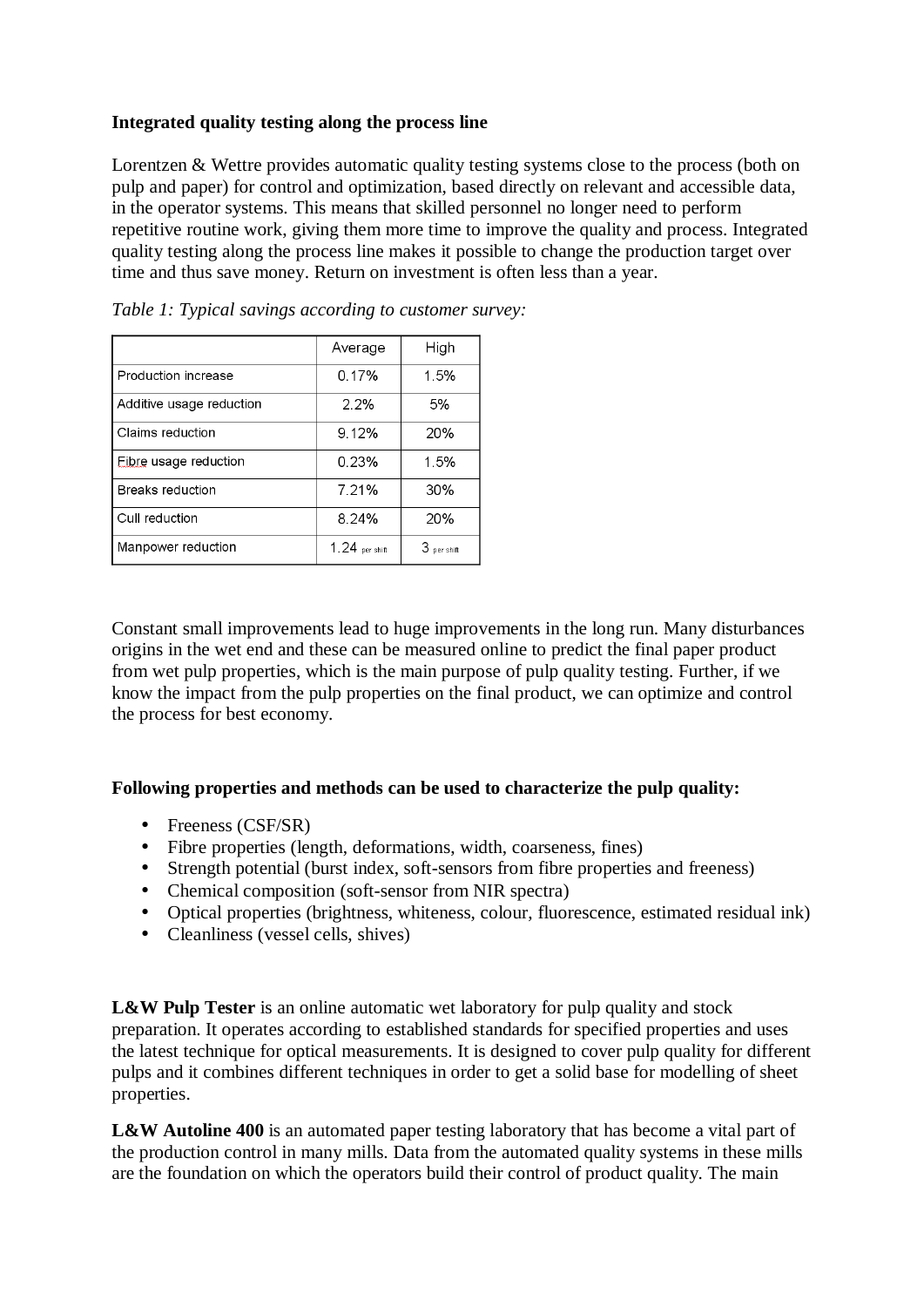advantage from introducing automatic laboratories is not cutting staff costs, but the fact that moving laboratory testing closer to the production does improve both quality control and production efficiency. Further the compliance with international standards facilitates comparing results from different equipment.



*L&W Pulp Tester – for automatic pulp testing according to industry standards..*

### **Automatic wet laboratory testing**

A comprehensive online pulp quality testing system needs to be stable and reliable, present data from repeatable testing, and be available at all times. To maintain high uptime, maintenance work and cost must be limited. This is achieved by using proven components of high quality and an automatic cleaning system. Further the pulp samplers need to be robust with a unique design to prevent the samplers to jam. The sample is diluted directly at the sampling point and transported at low consistency in separate tubes to the testing system. All this, and much more is L&W Pulp Tester.

Reliability is very important, and it is achieved when international standards are met and little or no calibration is needed. Calibration of online units has been regarded as a major problem, but L&W Pulp Tester uses methods close to, or exactly following established standards in order to improve reliability.

With manual testing, measurement frequency is very occasional, as illustrated in table 2. Manual testing generates more of historical data. An automatic system measures continuously and with a system like L&W Pulp Tester, based on 6 samplers, complete data can be reported every 30 minutes. Single point measurements can be reported every 5 minute. If faster response time is required an inline fibre quality transmitter (L&W Fibre Quality Transmitter) can be installed, for reporting every minute or even faster.

| Handsheets                     | Less than 1 test/day         |
|--------------------------------|------------------------------|
| Other manual wet tests         | Less than a few per<br>shift |
| Online automatic<br>laboratory | One every fifth minute       |

*Table 2: Measurement frequency of pulp quality*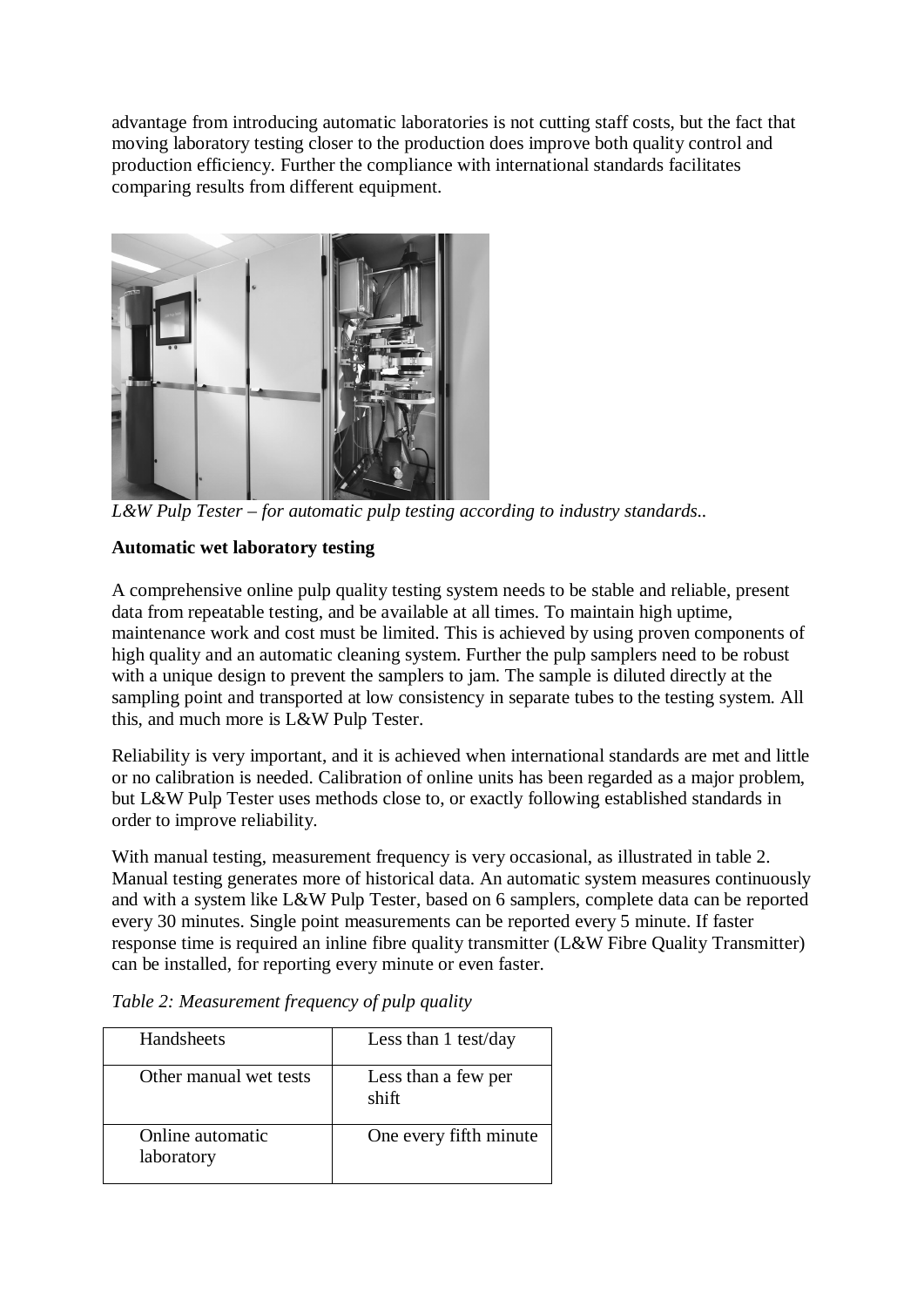#### **Automatic paper testing**

**L&W Autoline 400** is an automatic paper testing laboratory providing reliable, accurate and precise information about the quality and condition of the paper. It can perform almost all quality testing, prepare reports, archive data, and communicate with other devices that monitor process parameters. Furthermore, most of the measurement methods conform to well-established industry standards, thus maintaining the continuity of information obtained from previous testing instruments. All this while generating positive cash flow by improving quality and reducing costs. Connection to a mill-wide information network ensures that the crucial information can be in the papermaker's hands within minutes of reel turn up.

In order to get the results as soon as possible it is necessary to measure all properties directly in the process. This is of course not possible for tests of strength properties, since those measurements are destructive and therefore offline testing is still required. At every shift of tambour, profiles from the reel are cut out manually, after that everything is automatic and operator independent.

It has long been recognized that the traditional system of manually gathering and testing paper samples can produce unacceptable levels of measurement uncertainty. With L&W Autoline 400 the sample preparation is always done in the same way, it is always the same position in the profile that is tested. Testing is done in true MD (machine direction) and CD (cross direction), and it is possible to measure several data points in each profile. Significant reductions in test variation have been reached. This reliability improvement, combined with quick access to test results, allow the paper maker to shift production targets, and achieve a more consistent performance.

The capacity to quickly measure and report more than 50 different paper properties means that one **L&W Autoline 400** can serve several paper machines with a minimum of manpower. For example, an optimized testing program of an 8 meter wide web, in 20 positions, takes approximately 8 minutes. As soon as the measurements are completed the results are displayed directly on the screen as cross-direction profile graphs or in table form. Data from each measured reel of paper can be documented just as easily. The results are used to verify paper quality and optimize the process. The fast feedback enables the machine operator to correct any faults in the paper machine during operation, thereby preventing the next reel from also being outside specifications.



*A paper sample is fed into the L&W Autoline system and measurements start automatically.*